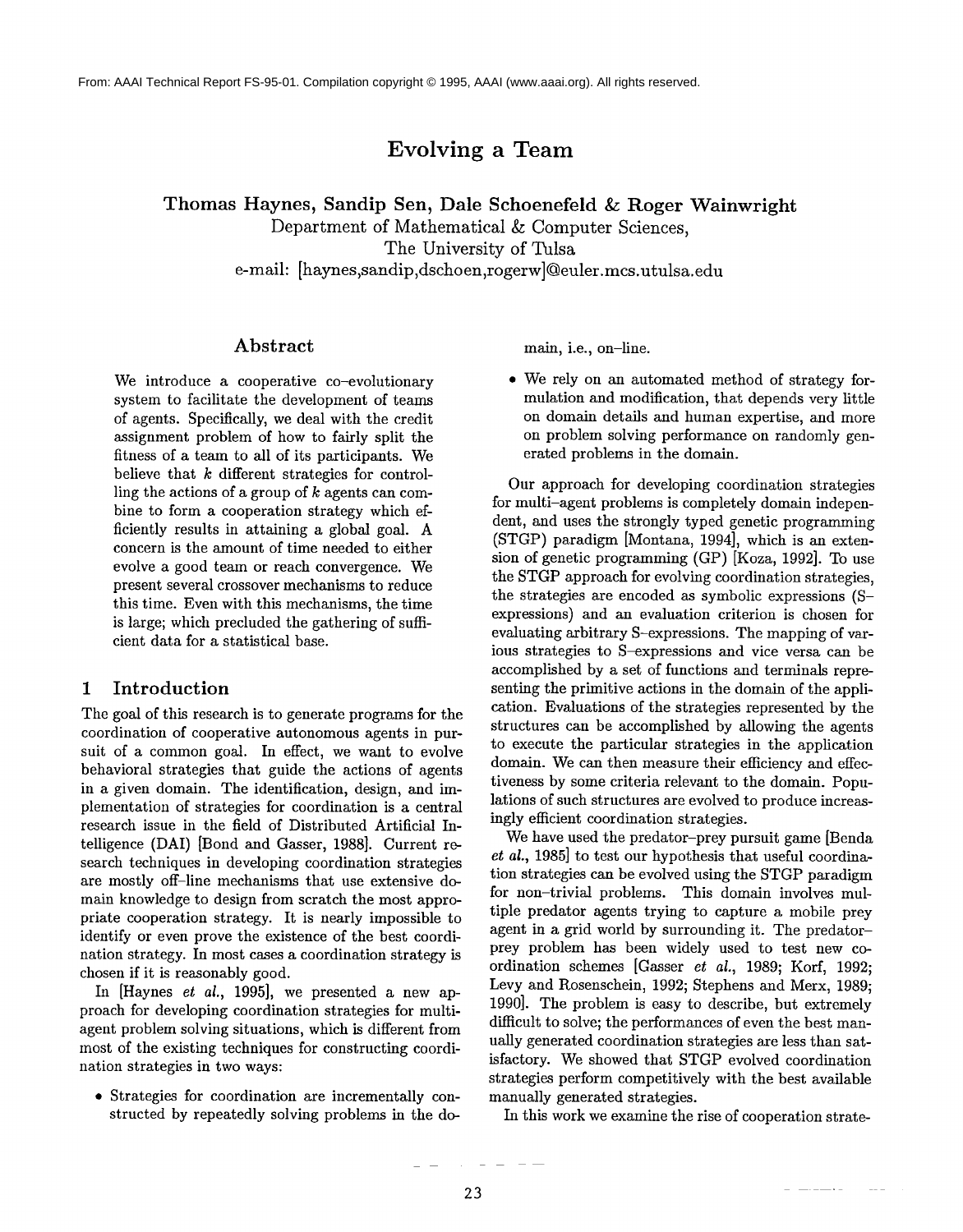gies without implicit communication. In our previous research, the developed strategies had implicit communieation in that the same program was used to control the four predator agents. This removal of implicit communication is achieved by having each predator agent being controlled by its own program. Such a system solves a cooperative co-evolution problem as opposed to a competitive cod-evolution problem as described in [Angeline and Pollack, 1993; Haynes and Sen, 1995; Reynolds, 1994]. We believe that cooperative codevolution provides opportunities to produce solutions to problems that cannot be solved with implicit communication.

The rest of this paper is laid out as follows: Section 2 introduces the pursuit domain, and describes the experimental setup. Section 3 presents three crossover strategies, beyond simple point based crossover, for improving the learning of the team. Section 4 shows the relevance of this work to current research topics in GP. Section 5 compares the utility of several of the crossover strategies as they evolve teams. Section 6 wraps up our research into team formation. Section 7 points out how this work can be extended.

# **2 Pursuit Domain**

In our experiments, the initial configuration consisted of the prey in the center of a 30 by 30 grid, and the predators are placed in random non-overlapping positions. All agents choose their action simultaneously. For the training cases, each team is allowed 100 moves per case. The environment is updated after all of the agents move, and the agents choose their next action based on the updated state. Conflict resolution is necessary since we do not allow two agents to co-occupy a position. If two agents try to move into the same location simultaneously, they are "bumped back" to their prior positions. One predator, however, can push another predator (but not the prey) if the latter decided not to move. The prey's movements are controlled by a strategy that moves it away from the nearest predator, with all ties being non-deterministically broken. The prey does not move 10% of the time: this effectively makes the predators travel faster than the prey. The grid is toroidal in nature, and diagonal moves are not allowed. A capture is defined as all four predator agents occupying the cells directly adjacent, and orthogonal, to the prey, i.e., when the predators block all the legal moves of the prey.

A predator can see the prey, and the prey can see all the predators. Furthermore, two predators cannot communicate to resolve conflicts or negotiate a capture strategy. These two rules eliminate explicit communication between agents.

# **2.1 Evaluation of Coordination Strategies** for **Predators**

To evolve coordination strategies for the predators using STGP we need to rate the effectiveness of those strategies represented as programs or S-expressions. We chose to evaluate such strategies by putting them to task on k randomly generated pursuit scenarios. For each scenario, a program is run for 100 time steps. The percentage of capture is used as a measure of fitness when we are comparing several strategies over the same scenario. Since the initial population of strategies are randomly generated, it is very unlikely that any of these strategies will produce a capture. Thus we need additional terms in the fitness function to differentially evaluate these non-capture strategies. The key aspect of STGPs or GAs is that even though a particular structure is not effective, it may contain useful substructures which when combined with other useful substructures, will produce a highly effective structure. The evaluation (fitness) function should be designed such that useful sub-structures are assigned due credit.

With the above analysis in mind, we designed our evaluation function of the programs controlling the predators to contain the following terms:

- After each move is made according to the strategy, the fitness of the program representing the strategy is incremented by (Grid width) / (Distance predator from prey), for each predator. Thus higher fitness values result from strategies that bring the predators closer to the prey, and keep them near the prey. This term favors programs which produce a capture in the least number of moves.
- When a simulation ends, for each predator occupying a location adjacent to the prey, a number equal to (number of moves allowed  $*$  grid width) is added to the fitness of the program. This term is used to favor situations where one or more predators surround the prey.
- Finally, if a simulation ends in a capture position, an additional reward of (4 \* number of moves allowed \* grid width) is added to the fitness of the program. This term strongly biases the evolutionary search toward programs that enable predators to maintain their positions when they succeed in capturing a prey.

In our experiments, the distance between agents is measured by the *Manhattan distance* (sum of x and offsets) between their locations. We have limited the simulation to 100 time steps. As this is increased, the capture rate will increase.

In order to generate general solutions, (i.e., solutions that are not dependent on initial predator-prey configuration), the same  $k$  training cases were run for each

 $\gamma$  - and  $\gamma$  and  $\gamma$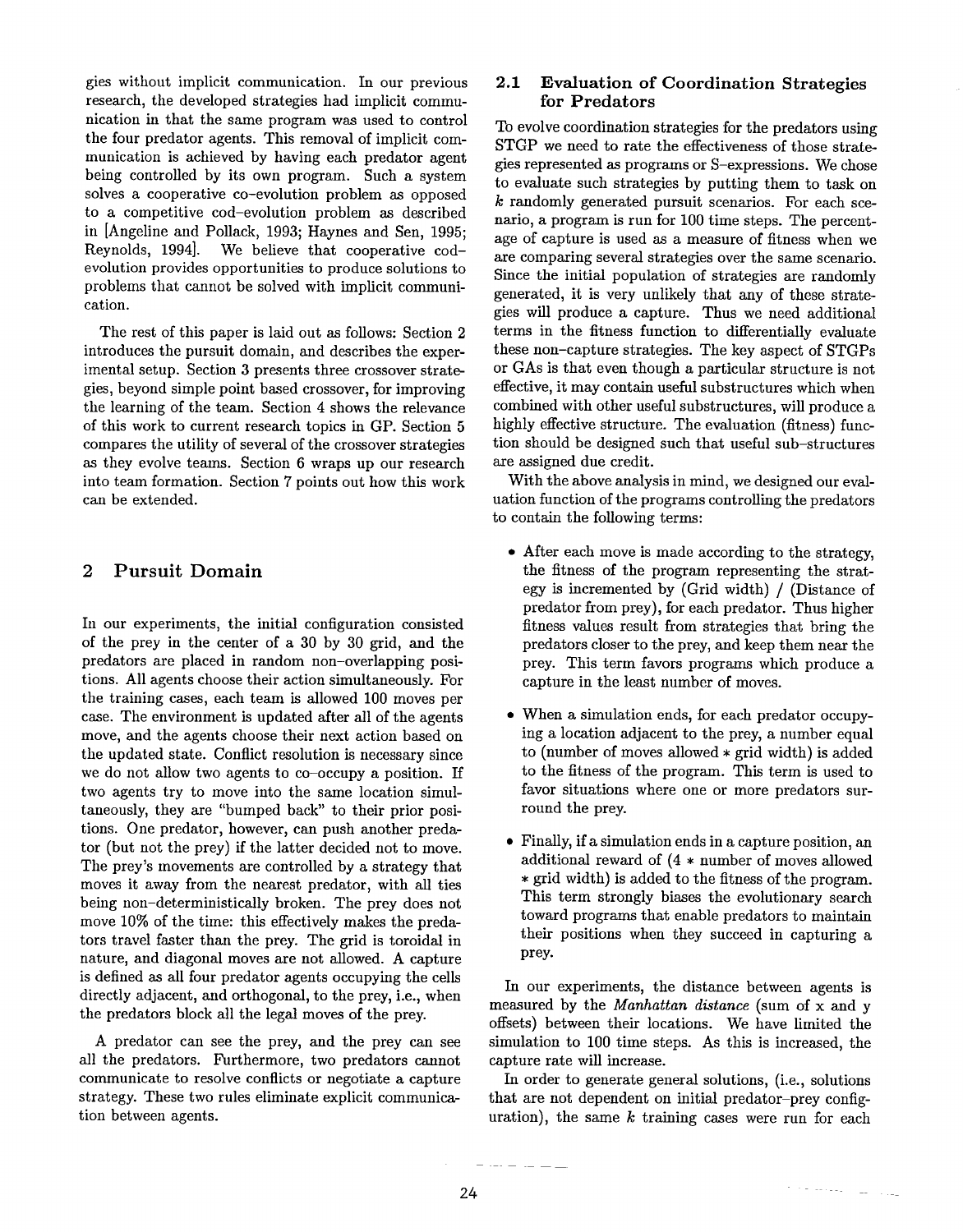member of the population per generation. The fitness measure becomes an average of the training cases. These training cases can be either the same throughout all generations or randomly generated for each generation. In our experiments, we used random training cases per generation.

# 3 Establishing an Environment for Teamwork

In our earlier work, each program was represented as a chromosome in a population of individuals. The members of a team can randomly be selected from the population of chromosomes, with each member awarded a certain percentage of the total fitness.  $<sup>1</sup>$  Each member</sup> would get the points that it definitely contributed to the team's fitness score. How do we divide up the team's score among the participating members (chromosomes)? Is it fair to evenly divide the score? Assuming  $k$  members to a team, if the actions of one individual accounted for a large share of the team's score, why should it only get  $\frac{1}{k}$ th of the score? This problem is the same as the *credit assignment* problem in [Grefenstette, 1988]. A modification of this strategy is to deterministically split the population into  $k$  sized teams. Thus the first  $k$  individuals would always form the first team. The problem with this is that it imposes an artificial ordering on the population. The same team in generation  $G_i$  might not be formed in generation  $G_{i+1}$  due to a re-ordering caused by the reproductive cycle.

The method we employ to ensure consistency of membership of a team is to evolve a team rather than an individual. Thus each chromosome consists of  $k$  programs. Subject to the effects of crossover and mutation, we are ensured that the same members will form a team. This effectively removes the credit assignment problem. Each team member always participates in the same team. Thus all of the points it is awarded, for both its individual contribution and the teams contribution, are correctly apportioned to the entire team.

This approach is similar to "the Pitt approach" used for evolving Genetic-Based Machine Learning systems [DeJong, 1990]. For GA based production systems, there are two camps as how to maintain a ruleset: the Pitt approach is to maintain the entire ruleset as an individual string with the entire population being a collection of rulesets, and "the Michigan approach" is to maintain the entire population as the ruleset. In the Michigan approach there is the credit assignment problem of how to correctly award individual rules for their contributions to the global solution. The Pitt approach bypasses the credit assignment problem, in that rules are only evaluated in the context of a ruleset. A similar mechanism as proposed in this paper has been used to

<sup>1</sup>We could also ensure that each member of the population participates in  $t$  teams.

successfully co-evolve a set of prototypes for supervised concept classification problems [Knight and Sen, 1995].

### 3.1 TeamBranch



Figure 1: Example crossover for 1 crossover point in a chromosome.

Our method of maintaining consistency in a team does introduce a problem in that what do we do for crossover? Do we allow crossover, as shown in Figure 1, to take place in the usual sense? (i.e. only one of the programs participates in the crossover.) Or, as shown in Figure 2, do we allow all of the programs to participate in crossover? The first crossover mechanism allows only relatively small changes of parent structures to produce offspring, and thus slows down learning.

#### 3.2 TeamAll



Figure 2: Example crossover for all programs in a tree. A crossover point is selected in the subtree of each program. Thus there are four crossovers taking place; between each program  $P_i$  for the two chromosomes.

The second crossover mechanism will speed up the emergence of good cooperation strategies by allowing each program in a parent structure to participate in the crossover process. A research issue in this crossover method is determining whether we should constrain crossover between corresponding programs in the two parents. If the first program in the first parent always crosses over with the first program in the second parent, then can the first program become a specialist? There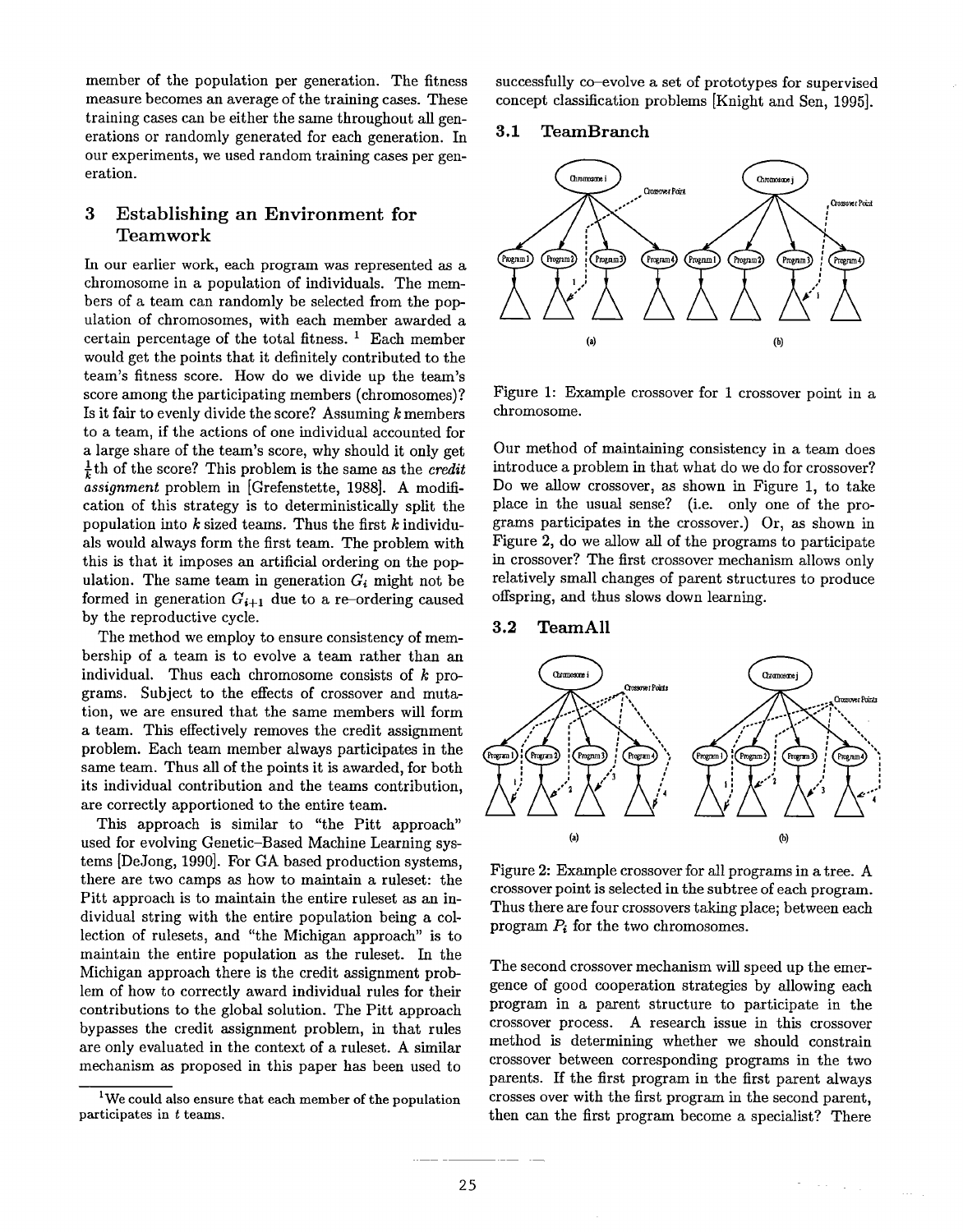can be a need for specialists, i.e. the dessert maker in a team of cooks, but in applying this constraint do we restrict ourselves to a part of the solution space in which the global optimum can not be found?

Some possible solutions to this concern are:

- 1. For chromosomes  $A$  and  $B$ , randomly determine which program  $A_i$  will be used in crossover with program  $B_j$ . Also each program in a chromosome participates exactly once in the crossover process.
- 2. A new mutation operator could be defined which swaps subtrees between programs in a chromosome. This is different than recombination in that there is only one "parent" and one resultant "child".

# 3.3 TeamUniform

A third crossover mechanism is to adapt the uniform crossover function from GA research. Basically we would develop a uniform crossover mask for the programs inside a chromosome. A " $1$ " would indicate that the programs are copied into the respective child, while a "0" would indicate that the programs would undergo crossover. We are able to use the uniform crossover function because the number of programs in a team is fixed. Since the programs are not atomic in the sense that alleles in GAs are, we could randomly determine the interactions between the programs. An example of this is if we decided that the order of interaction between two parent chromosomes i and j is  $i(3241)$  and  $j(4123)$ , and the bit mask is {1001}, then this would produce the children *s(3(2X1)(4X2)l* and *t(4(2X1)(4X2)3.* This is represented visually in Figure 3. The programs have been re-ordered such that  $i3$  is paired with  $j4$ , etc.

#### 3.4 TeamKCross

A fourth crossover function is to allow k crossover points inside a chromosome. A restriction is that crossover point i can not be an ancestor node of any crossover point  $j, j \neq i$ . A difference between this method and the previous methods is that two crossovers can happen to the same program, as can be seen in Figure 4. Each crossover point  $i$  is not tied to any one program.

## **4 Implications of Research**

There has been previous research into S-expressions containing more than one executable branch. Both Andre [Andre, 1995] and Haynes [Haynes, 1994] have investigated systems in which one branch of the S-expression manipulate a memory structure and the other branch utilizes the memory structure to interact with an environment. Andre explicitly creates two programs in the S-expression, while Haynes relies on strong typing to force the root node to develop two branches for the construction and utilization of memory. Both of these systems can be considered to utilize the Pitt approach to credit assignment.



Figure 3: Example uniform crossover for the mask  $(1001)$ . (a) has Parent i with an ordering of  $(3241)$ . (b) has Parent j with an ordering of (4123). (c) has Child s, with two children created via crossover. (d) has Child t, with two children created via crossover.

While Koza's Automatically Defined Functions (ADF) [Koza, 1994] are not separate "agents", they utilize many different branches, say  $k$ , to facilitate learning. In the GP mailing list, Siegel [Siegel, 1994] posed the question as to whether some form of crossover utilizing  $k > 1$  would help in the learning process? The replies were mixed, and pointed out the need for further research.

#### **5 Results**

We have tested two different approaches to constructing teams for the predator agents: TeamBraach, Section 3.1, each team member has its own program, i.e. subtree,



Figure 4: Example crossover  $k$  crossover points in a chromosome.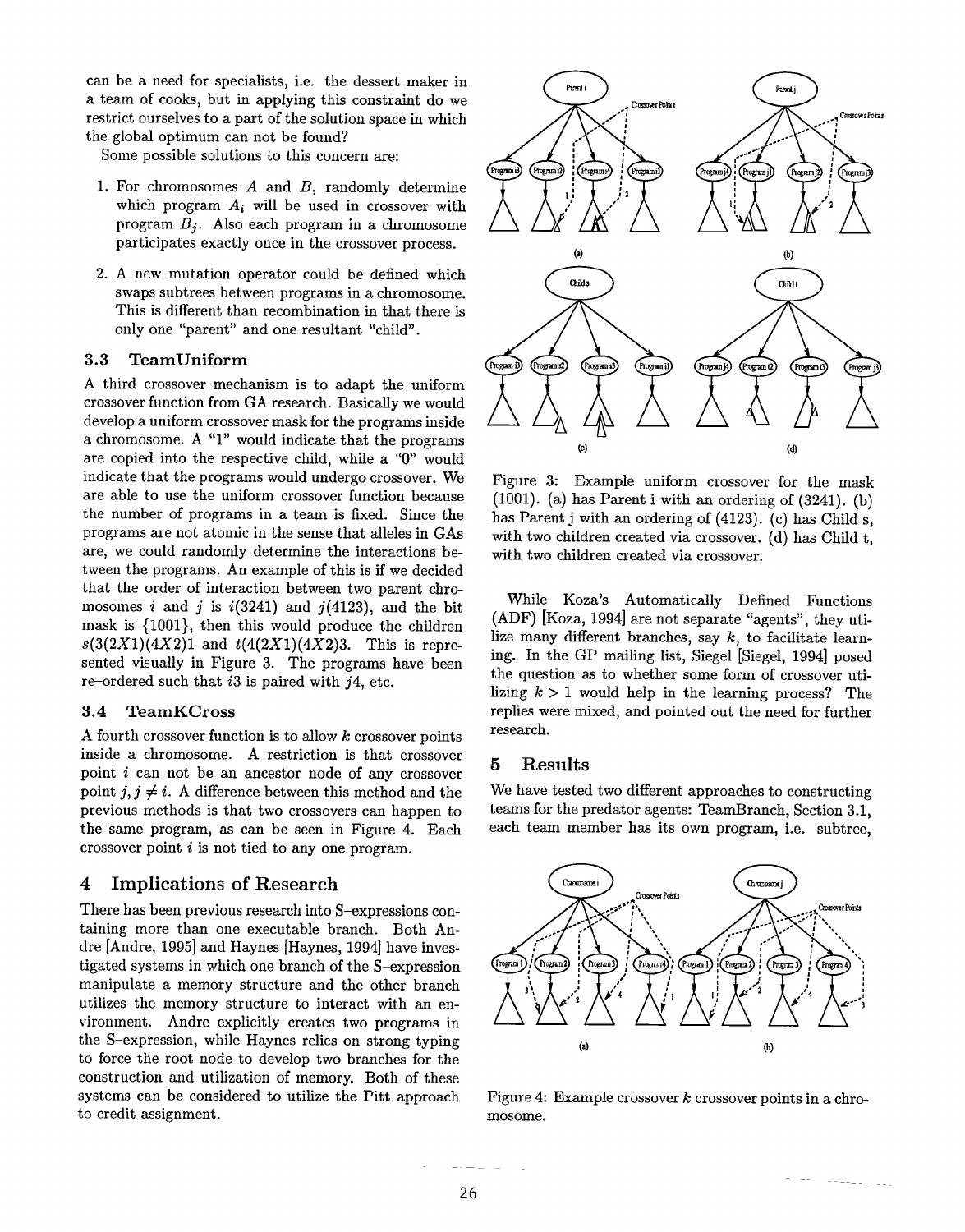and there is one branch crossover. TeamAll, Section 3.2, each team member has its own program, i.e. subtree, and there is  $k = 4$  branch crossover. Finally, we compare the above strategies against the method we have utilized in our previous research: TeamTree, each team member shares the same program.

The basic setup for each experiment was a population size of 600, a maximum of 1000 generations, and a maximum fitness of 48,000. Note that even if either a good solution or convergence was found before 1000 generations, we let the system continue. In order to be somewhat fair, we ran each approach with the same four different initial seeds for the random number generator. We would have liked to have a better statistical base, but each run takes between four to ten days, depending on the Sun system used.

#### **5.1 Population Results**

The averaged results for the Best and Average Fitnesses per generation are shown in Figures 5 (TeamTree), (TeamBranch), and 7 (TeamAll). In general the Best of Generation curves have reached a plateau of about 20,000 to 22,000 fitness points. If we look at the "center" of the plateaus, then the systems can be ranked in the order of TeamTree, TeamAll, and TeamBranch. These curves can also be broken into three regions, although it is harder to do so for TeamBranch, Figure 6.

The differences occur in reaching that plateau. The TeamTree curve learns faster than both TeamBranch and TeamAll. It reaches both of its plateaus before the other systems. The TeamAll system learns faster than the TeamBranch. Notice that TeamAll reaches the plateau level about 200 generations before TeamBranch.



Figure 5: Average and Best Fitness for no branches.

#### 5.2 Team Analysis

We have also tested the best individuals per system for both 1000 random test cases and the 30 standard test cases as set forth by Stephens and Merx [Stephens and Merx, 1989]. Each team was allowed to move for 200 time steps. None of the teams did very well.



Figure 6: Average and Best Fitness for 1 branch crossover.



Figure 7: Average and Best Fitness for all crossover.

In Table 1, we present the results of the prey having a move away from nearest predator (MAFNP) algorithm. Due to space considerations, we do not present other prey algorithms. We do include performance results of agents controlled by the MN, MNO, MD, and MDO for comparison. The STGP algorithm is the evolved strategy reported in [Haynes *et aL,* 1995], and the other algorithms are based on the *max norm* (MN and MNO) and *Manhattan distance* (MD and MDO) algorithms. They are discussed in detail in [Haynes *et al.,* 1995]. The STGP strategy represents the TeamTree team.

The TeamAll team did better than the TeamBranch team, but they both did worse than the STGP algorithm. Also, from our analysis of the best four teams per crossover system, we determined that the some of the TeamBranch and TeamAll behavioral strategies allow the prey to escape capture. This does not happen when the same strategy is used to control all agents, i.e. STGP.

The moves taken by the STGP program (strategy) for various relative positions of a predator with respect to the prey are graphically represented in Figure 8. In Figure 9, the moves taken by the four predators, from the TeamAll strategy A1, are graphically represented. Note that Figure  $9(a)$  and Figure  $9(b)$  are very simi-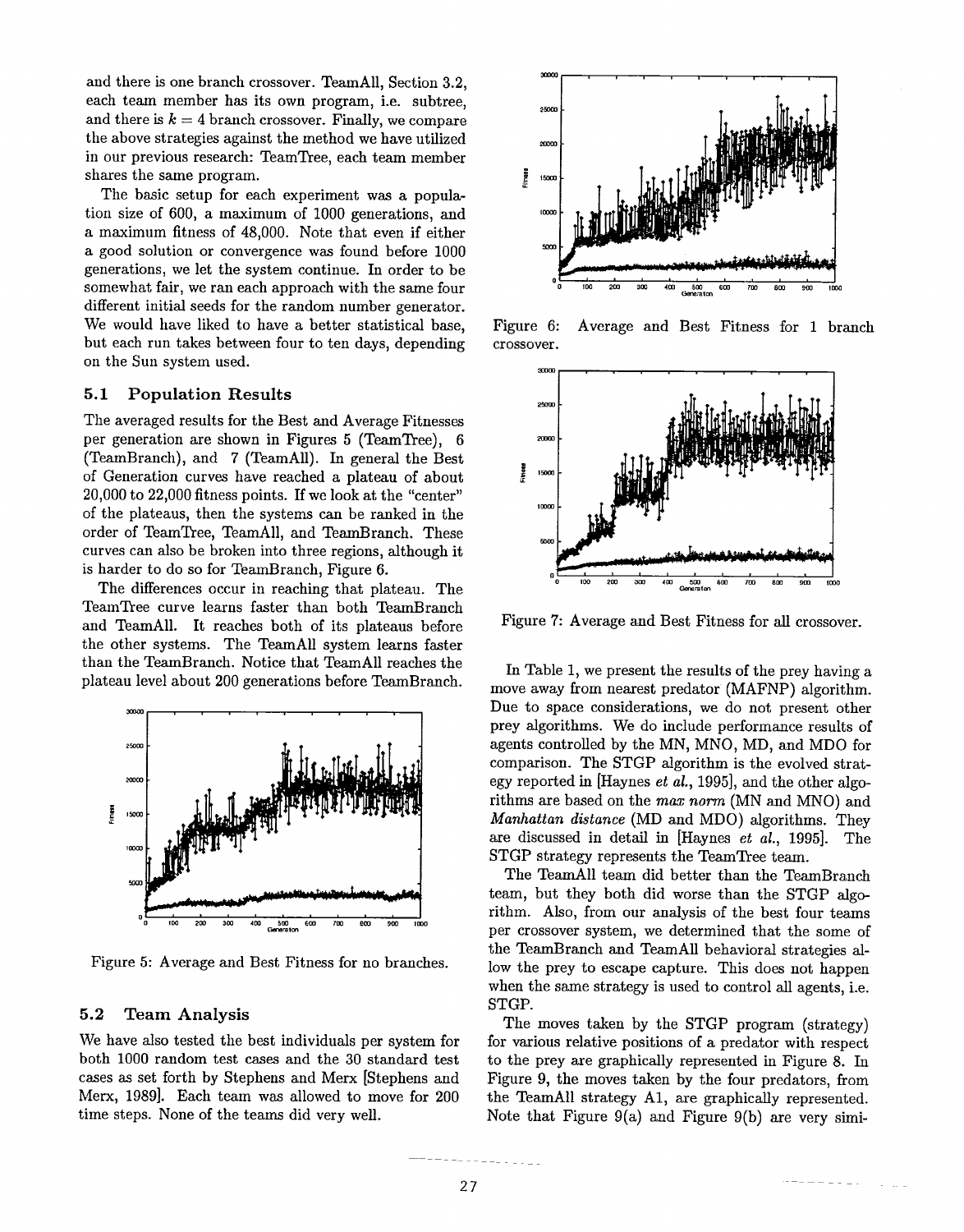|                        | <b>Prey First</b> |                  |               | Prey Sync     |                  |               |
|------------------------|-------------------|------------------|---------------|---------------|------------------|---------------|
|                        | Captures          | <b>Steps</b>     | <b>Blocks</b> | Captures      | <b>Steps</b>     | <b>Blocks</b> |
| <b>STGP</b>            | 0.385(0.496)      | 29.500(24.185)   | 5.846(2.412)  | 14.846(1.642) | 109.412(11.872)  | 3.462(1.529)  |
|                        | 0.385(0.496)      | 29.500(24.185)   |               | 14.846(1.642) | 109.412(11.872)  |               |
| A1                     | 10.308(1.995)     | 115.466(13.152)  | 2.462(1.794)  | 0.115(0.326)  | 99.333(98.241)   | 0.577(0.809)  |
|                        | 10.308(1.995)     | 115.466(13.152)  |               | 0.115(0.326)  | 99.333(98.241)   |               |
| $_{\rm B1}$            | 6.000(1.811)      | 107.000(16.859)  | 1.692(1.123)  | 0.962(0.720)  | 109.160(70.818)  | 0.654(0.745)  |
|                        | 6.000(1.811)      | 107.000(16.859)  |               | 0.962(0.720)  | 109.160(70.818)  |               |
| <b>MNO</b>             | 0.000(0.000)      | 0.000(0.000)     | 0.346(0.562)  | 0.000(0.000)  | 0.000(0.000)     | 0.385(0.571)  |
|                        | 0.346(0.562)      | 104.333(94.001)  |               | 0.308(0.471)  | 99.875(89.788)   |               |
| <b>MDO</b>             | 2.423(1.528)      | 56.254(34.139)   | 13.731(3.672) | 2.923(1.742)  | 55.263(23.194)   | 14.077(2.576) |
|                        | 2.423(1.528)      | 56.254(34.139)   |               | 2.923(1.742)  | 55.263(23.194)   |               |
| $\overline{\text{MN}}$ | 0.077(0.272)      | 199.000(194.979) | 1.731(1.589)  | 0.000(0.000)  | 0.000(0.000)     | 1.385(1.098)  |
|                        | 2.000(1.265)      | 112.615(53.095)  |               | 0.538(0.647)  | 127.071(100.675) |               |
| MD                     | 15.808(2.173)     | 101.182(12.816)  | 3.231(1.394)  | 17.615(2.654) | 108.919(11.340)  | 2.000(1.296)  |
|                        | 15.808(2.173)     | 101.182(12.816)  |               | 17.615(2.654) | 108.919(11.340)  |               |

Table 1: Average number of captures for MAFNP Prey (standard deviations are presented in parentheses).

lar movement strategies. This observation suggests that the predator agents are learning the same behavioral strategy, which in turn implies implicit communication is starting to take place. A similar occurrence of this duplication of strategies was observed in one of the four best TeamBranch chromosomes.

# **6 Conclusions**

We believe that the TeamAll strategy for building a team is better than the TeamBranch strategy. In particular, with each agent's program engaging in crossover versus only one of the agent's programs engaging in crossover, learning is faster. The TeamTree building strategy fares better than either of the other two. We believe that this feature is due to the implicit communication that the TeamTree team members have available. It is our conjecture that the others can be evolving implicit communication in that team members are developing similar behavioral strategies.

Our belief that the TeamAll strategy is better than the TeamBranch strategy has been supported by the collected data. As we gather further data, we will see if this is truly statistically significant.

# 7 Future Work

Clearly we need to run more test cases in order to build a statistical basis for significance testing. We also need to experiment with the uniform crossover and  $k$ -point crossover mechanisms mentioned earlier.

We need to develop some tools to enable us to analyze the similarity of two chromosomes; both in semantical and syntactical content. This is evidenced by there being two team members with different subtrees, but with identical results.

# **8** Acknowledgments

This research was partially supported by OCAST Grant AR2-004, NSF Research Initiative Award IRI-9410180 and Sun Microsystems, Inc.

We would also like to thank the anonymous reviewers for many helpful comments, in particular for the reference to the ADF discussion in the GP mailing list. Una-May O'Reilly was very helpful in forwarding a copy of the 1994 mailing list.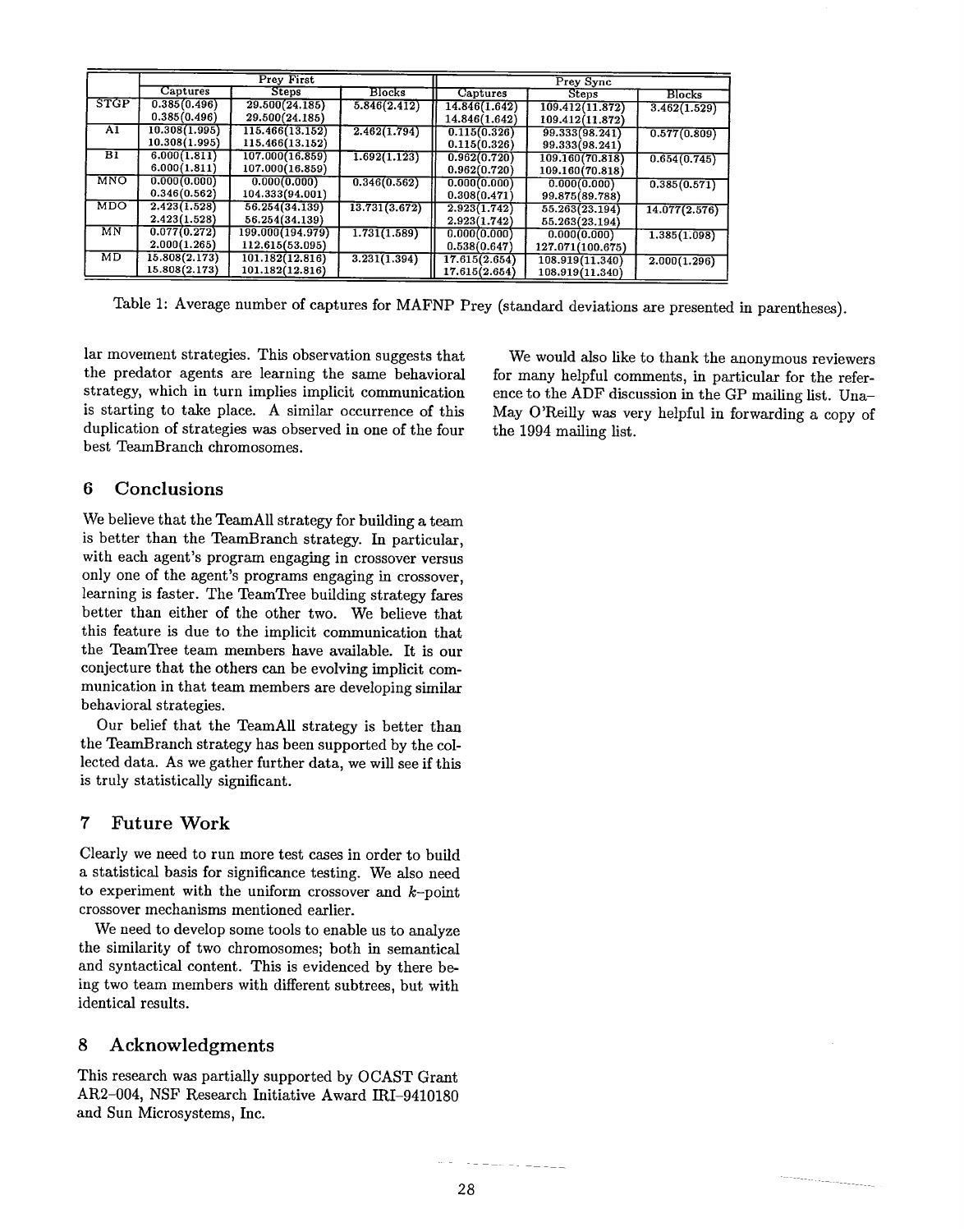

Figure 8: Pursuit path found by STGP.



Figure 9: Pursuit paths found by A1.

 $\ddot{\phantom{a}}$